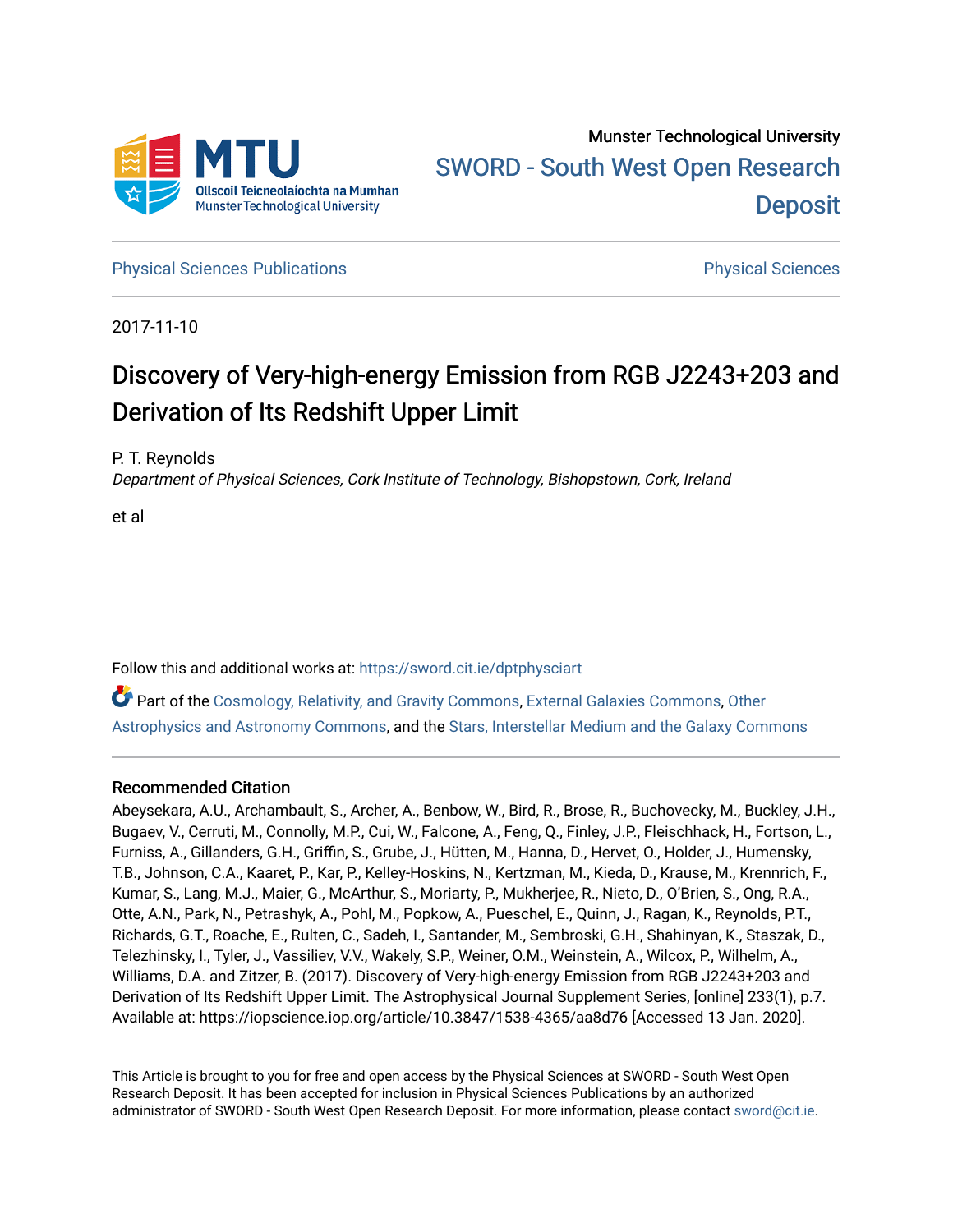# Discovery of Very-high-energy Emission from RGB J2243+203 and Derivation of Its Redshift Upper Limit

A. U. Abeysekara<sup>1</sup>[,](https://orcid.org/0000-0002-4596-8563) S. Archambault<sup>2</sup>, A. Archer<sup>3</sup>, W. Benbow<sup>4</sup> <sup>(1)</sup>, R. Bird<sup>5</sup> <sup>(1)</sup>, R. Brose<sup>6,7</sup>, M. Buchovecky<sup>5</sup>, J. H. Buckley<sup>3</sup>

V. Bugaev<sup>3</sup>, M. Cerruti<sup>4</sup>, M. P. Connolly<sup>8</sup>, W. Cui<sup>9,10</sup>, A. Falcone<sup>11</sup>, Q. Feng<sup>[2](https://orcid.org/0000-0002-4596-8563)</sup>, J. P. Finley<sup>[9](https://orcid.org/0000-0002-8925-1046)</sup><sup>®</sup>[,](https://orcid.org/0000-0002-8925-1046) H. Fleischhack<sup>7</sup>, L. Fortson<sup>12</sup>, A. Furniss<sup>1[3](https://orcid.org/0000-0003-1614-1273)</sup>  $\bullet$ , G. H. Gillanders<sup>[8](https://orcid.org/0000-0001-8763-6252)</sup> $\bullet$ [,](https://orcid.org/0000-0001-8763-6252) S. Griffin<sup>[2](https://orcid.org/0000-0002-8513-5603)</sup>, J. Grube<sup>[1](https://orcid.org/0000-0002-8925-1046)4</sup>, M. Hütten<sup>7</sup>, D. Hanna<sup>2</sup> $\bullet$ , O. Hervet<sup>15</sup>, J. Holder<sup>16</sup>, T. B. Humensky<sup>17</sup>, C. A. Johnson<sup>1[5](https://orcid.org/0000-0002-0641-7320)</sup>  $\circledcirc$ [,](https://orcid.org/0000-0001-7595-0914) P. Kaaret<sup>1[8](https://orcid.org/0000-0001-8763-6252)</sup>  $\circledcirc$ , P. Kar<sup>[1](https://orcid.org/0000-0003-4785-0101)</sup>, N. Kelley-Hoskins<sup>[7](https://orcid.org/0000-0001-7595-0914)</sup>, M. Kertzman<sup>19</sup>, D. Kieda<sup>1</sup> $\circledcirc$ , M. Krause<sup>7</sup> $\circledcirc$ , F. Krennrich<sup>20</sup>,

S. Kumar<sup>16</sup>, M. J. Lang<sup>8</sup>, G. Maier<sup>[7](https://orcid.org/0000-0001-9868-4700)</sup> (D. S. McArthur<sup>9</sup>, P. Moriarty<sup>8</sup>, R. Mukherjee<sup>2[1](https://orcid.org/0000-0002-3223-0754)</sup> (D. D. Nieto<sup>17</sup> (D. S. O'Brien<sup>22</sup>[,](https://orcid.org/0000-0003-3343-0755) R. A. Ong<sup>5</sup>, A. N. Otte<sup>23</sup>, N. Park<sup>24</sup>, A. Petrashyk<sup>[17](https://orcid.org/0000-0001-9868-4700)</sup>, M. Pohl<sup>6,[7](https://orcid.org/0000-0002-0529-1973)</sup>  $\Phi$ , A. Popkow<sup>[5](https://orcid.org/0000-0002-3157-8839)</sup> $\Phi$ [,](https://orcid.org/0000-0002-3157-8839) E. Pueschel<sup>7</sup> $\Phi$ , J. Quinn<sup>[2](https://orcid.org/0000-0003-3343-0755)2</sup>, K. Ragan<sup>2</sup>, P. T. Reynolds<sup>25</sup>, G. T. Richards<sup>2[3](https://orcid.org/0000-0002-1408-807X)</sup>  $\Phi$ [,](https://orcid.org/0000-0001-5128-4160) E. Roache<sup>4</sup>, C. Rulten<sup>1[2](https://orcid.org/0000-0001-5128-4160)</sup>, I. Sadeh<sup>7</sup>, M. Santander<sup>21</sup>, G. H. Sembroski<sup>9</sup>, K. Shahinyan<sup>12</sup>  $\Phi$ , D. Staszak<sup>24</sup>, I. Telezhinsky<sup>6,[7](https://orcid.org/0000-0001-6678-2381)</sup> (b), J. Tyler<sup>2</sup>, V. V. Vassiliev<sup>5</sup>, S. P. Wakely<sup>24</sup>, O. M. Weiner<sup>17</sup>, A. Weinstein<sup>20</sup>, P. Wilcox<sup>[18](https://orcid.org/0000-0001-5128-4160)</sup>, A. Wilhelm<sup>6,7</sup>, D. A. Williams<sup>1[5](https://orcid.org/0000-0003-2740-9714)</sup> $\bullet$ , and B. Zitzer<sup>2</sup> <sup>1</sup> Department of Physics and Astronomy, University of Utah, Salt Lake City, UT 84112, USA<br><sup>2</sup> Physics Department, McGill University, Montreal, QC H3A 2T8, Canada<br><sup>3</sup> Department of Physics, Washington University, St. Loui <sup>6</sup> Institute of Physics and Astronomy, University of Potsdam, D-14476 Potsdam-Golm, Germany<br><sup>7</sup> DESY, Platanenallee 6, D-15738 Zeuthen, Germany<br><sup>8</sup> School of Physics, National University of Ireland Galway, University Road

<sup>10</sup> Department of Physics and Center for Astrophysics, Tsinghua University, Beijing 100084, China<br>
<sup>10</sup> Department of Astrophysics, 525 Davey Lab, Pennsylvania State University, University Park, PA 16802, USA<br>
<sup>12</sup> Schoo

Received 2017 May 18; revised 2017 September 11; accepted 2017 September 15; published 2017 November 10

#### Abstract

Very-high-energy (VHE; > 100 GeV) gamma-ray emission from the blazar RGB J2243+203 was discovered with the VERITAS Cherenkov telescope array, during the period between 2014 December 21 and 24. The VERITAS energy spectrum from this source can be fitted by a power law with a photon index of  $4.6 \pm 0.5$ , and a flux normalization at 0.15 TeV of  $(6.3 \pm 1.1) \times 10^{-10}$  cm<sup>-2</sup> s<sup>-1</sup> TeV<sup>-1</sup>. The integrated Fermi-LAT flux from 1 to 100 GeV during the VERITAS detection is  $(4.1 \pm 0.8) \times 10^{-8}$  cm<sup>-2</sup> s<sup>-1</sup>, which is an order of magnitude larger than the four-year-averaged flux in the same energy range reported in the 3FGL catalog,  $(4.0 \pm 0.1 \times 10^{-9} \text{ cm}^{-2} \text{ s}^{-1})$ . The detection with VERITAS triggered observations in the X-ray band with the Swift-XRT. However, due to scheduling constraints Swift-XRT observations were performed 67 hr after the VERITAS detection, rather than simultaneously with the VERITAS observations. The observed X-ray energy spectrum between 2 and 10 keV can be fitted with a power law with a spectral index of  $2.7 \pm 0.2$ , and the integrated photon flux in the same energy band is  $(3.6 \pm 0.6) \times 10^{-13}$  cm<sup>-2</sup> s<sup>-1</sup>. EBL-model-dependent upper limits of the blazar redshift have been derived. Depending on the EBL model used, the upper limit varies in the range from  $z < 0.9$  to  $z < 1.1$ .

Key words: galaxies: individual (RGB J2243+203)

#### 1. Introduction

RGB J2243+203 was first reported as a radio source in the MIT-Green Bank (RGB) catalog by Griffith et al. ([1990](#page-6-0)). The optical energy spectrum of the source was studied by Laurent-Muehleisen et al. ([1998](#page-6-0)), who found the observed energy spectrum to be featureless, leading to its classifications as a BL Lac type blazar. Laurent-Muehleisen et al. ([1999](#page-6-0)) studied the

cross-correlation of a ROSAT All-Sky Survey source list with an extensive sample of radio sources from an RGB sky survey, including RGB J2243+203, and found that the X-rayto-radio flux ratios of the RGB BL Lacertae objects are shown to peak between the low-energy-peaked BL Lacs (LBLs) and the high-energy-peaked BL Lacs (HBLs). Therefore, Laurent-Muehleisen et al. ([1999](#page-6-0)) categorized RGB J2243+203 as an

,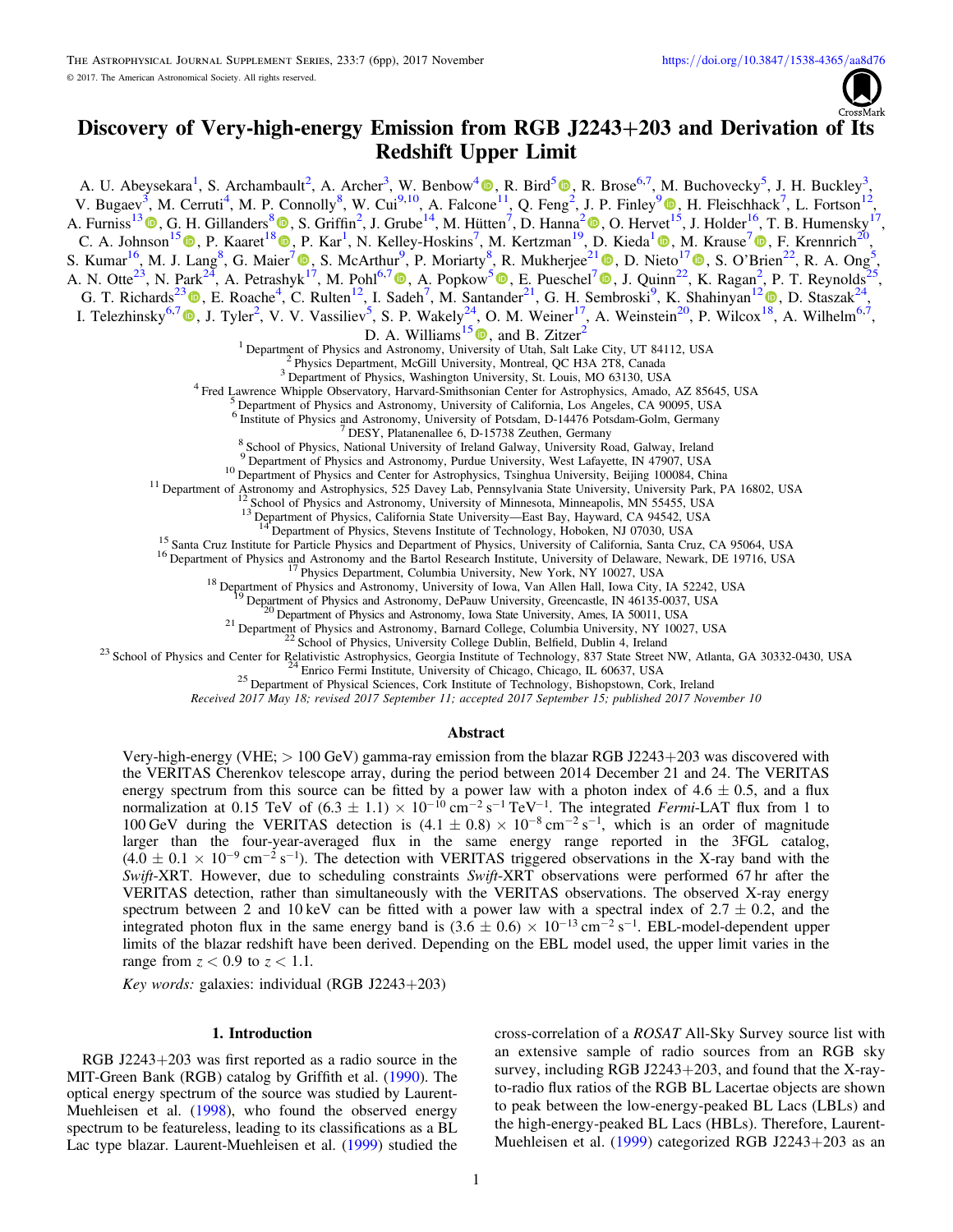<span id="page-2-0"></span>intermediate-frequency-peaked BL Lac (IBL). Twelve years later, the second Fermi-LAT AGN catalog (2LAC; Ackermann et al. [2011](#page-6-0)) identified RGB J2243+203 as a BL Lac object with a synchrotron peak corresponding to an HBL. The biggest difference between these two studies is Laurent-Muehleisen et al. ([1999](#page-6-0)) used the collective properties of a sample of BL Lacertae objects and classified the whole sample as IBLs, but Ackermann et al. ([2011](#page-6-0)) used the properties of RGB J2243+203 to classify the source as an HBL.

Meisner  $&$  Romani ([2010](#page-6-0)) attempted to measure the redshift of RGB J2243+203. Following Sbarufatti et al. ([2005](#page-6-0)), Meisner & Romani ([2010](#page-6-0)) assumed BL Lac host galaxies are standard candles with  $M_R = -22.9 \pm 0.5$ , and estimated the redshift using the apparent magnitude of the host galaxy. They were unable to resolve the host galaxy of RGB J2243+203. Therefore, a lower limit on the redshift,  $z > 0.39$ , was calculated using the upper limit of the host galaxy flux. However, this method is susceptible to the accuracy of the assumptions. Section [3](#page-5-0) of this paper estimates upper limits for the redshift of the source using the method proposed by Georganopoulos et al. ([2010](#page-6-0)).

The VERITAS discovery of TeV gamma-ray emission from RGB J2243+203 was announced on 2014 December 24 in Astronomer's Telegram #6849. Section 2.1 describes the details of the VERITAS results, Section [2.2](#page-3-0) describes the analysis of simultaneous and historical Fermi-LAT data, and Section [2.3](#page-4-0) describes the measurements of contemporaneous and historical Swift-XRT data. Section [3](#page-5-0) derives EBL-model-dependent redshift upper limits, and Section [4](#page-5-0) features a discussion.

#### 2. Observations and Data Analysis

#### 2.1. VERITAS Observations

VERITAS is an array of four imaging atmospheric Cherenkov telescopes (IACTs) that follow the Davies-Cotton design, with 12 m diameter reflectors (Holder et al. [2008](#page-6-0)). The array is located at the Fred Lawrence Whipple Observatory in southern Arizona (31 $\degree$ 40' N, 110 $\degree$ 57' W, 1.3 km a.s.l.), and is sensitive to gamma-rays in the energy range from ∼85 GeV to  $\sim$ 30 TeV. It has the sensitivity to detect a point source at five standard deviations (at  $5\sigma$ ) with a brightness of 1% of the Crab Nebula flux with an exposure of <25 hr. The energy of gammarays can be measured with a resolution of 15%–25% and the angular resolution is better than  $0^\circ$ . 1 at 1TeV.

On 2014 December 21, an automated Fermi-LAT analysis pipeline used by VERITAS collaborators indicated that the daily Fermi-LAT flux of RGB J2243+203 was marginally elevated from the average flux. VERITAS observed the source from 2014 December 21 (Modified Julian Date (MJD) 57012) through 2014 December 24 (MJD 57015) for a total of 264 minutes of good-quality data. Within this time interval, the source was observed from when the night began until the elevation of the source went below 40°. The average elevation of the observations is 53°. The data set has been analyzed with a reflected-region background model (Aharonian et al. [2001](#page-6-0)), and the minimum two-telescope triggering criterion described in Holder et al. ([2006](#page-6-0)). On the first night, the source was observed for 37 minutes, during which 204 ON events and 873 OFF events were detected with a background normalization factor  $\alpha$  of 0.167, yielding an excess of 58.5 events corresponding to a detection significance of  $4.2\sigma$ . With an

2



Figure 1. VERITAS skymap of the region around RGB J2243+203.



Figure 2. Gamma-ray SED of RGB J2243+203 during the flare from 2014-12- 21 01:44:00 UTC to 2014-12-24 03:34:00 UTC (MJD 57012.072 to MJD 57015.14861). The solid black line represents the best-fit SED of the Fermi-LAT detection, and the red bow tie represents the  $1\sigma$  uncertainty of the likelihood fit to the Fermi-LAT data. VERITAS fluxes are shown as blue points, and the solid blue line represents the best fit to the VERITAS data.

additional 227 minutes, VERITAS detected 1086 ON events and 5393 OFF events with a background normalization factor  $\alpha$  of 0.167, yielding an increased cumulative excess of 187 events, and the cumulative significance increased to  $5.6\sigma$ . The excess is consistent with a point-like source within the VERITAS point-spread function. Observations ceased on 2014 December 24 because moonlight precluded VERITAS observations with a sufficiently low-energy threshold. The significance map of the region, centered at the source location, is shown in Figure 1. The gamma-ray energy spectrum above 112 GeV can be fitted with a power law with a spectral index of  $4.6 \pm 0.5$ , and flux normalization at  $0.15$  TeV of  $(6.3 \pm 1.1) \times 10^{-10}$  cm<sup>-2</sup> s<sup>-1</sup> TeV<sup>-1</sup>. The VERITAS gammaray energy spectrum is shown in Figure 2. The best fit has a  $\chi^2/NDF$  of 0.55/3, with no significant indication of a spectral break or curvature. The integrated gamma-ray photon flux above 112 GeV averaged over the VERITAS observations is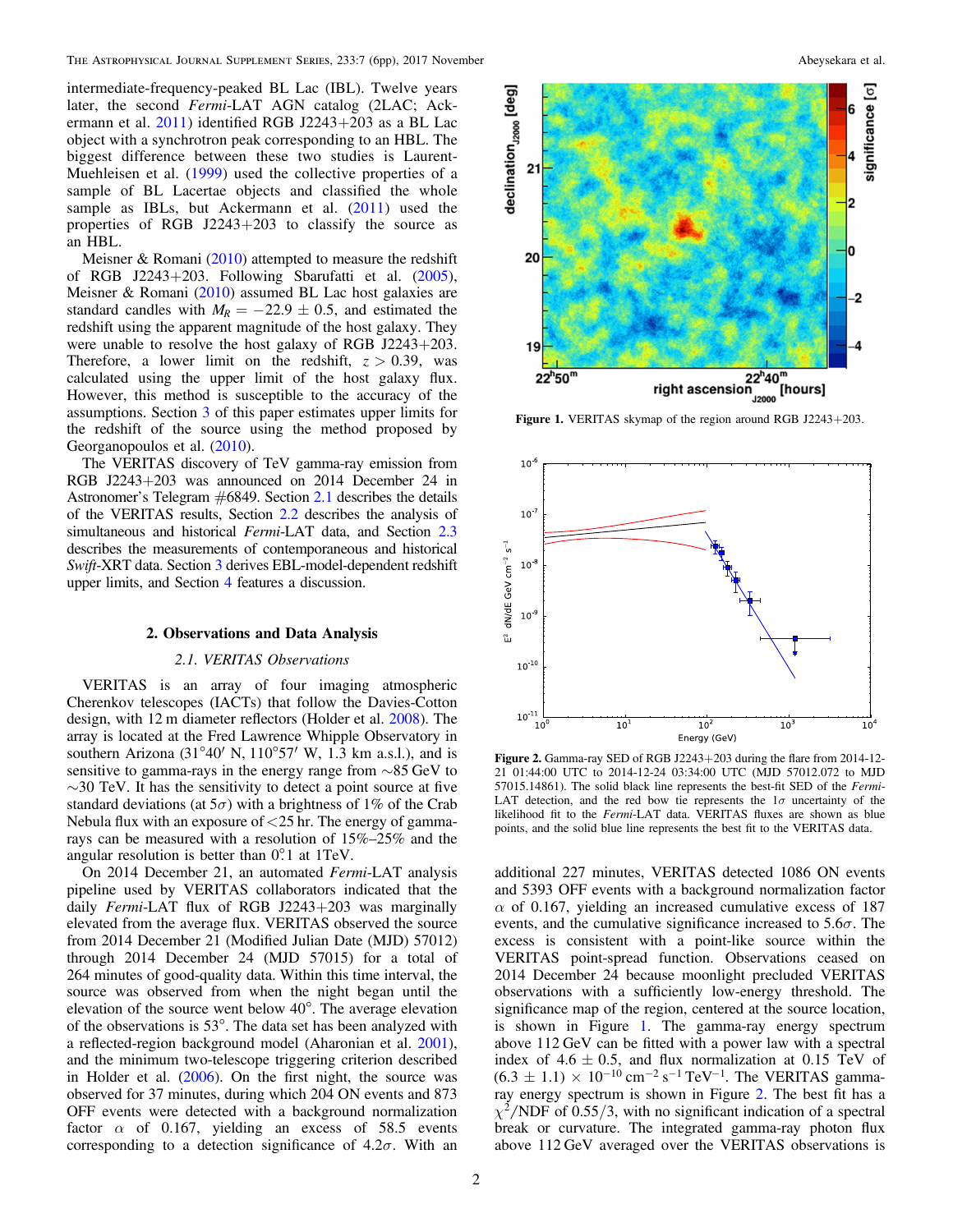<span id="page-3-0"></span>

Figure 3. Top: 2014 December VERITAS light curve from the 21st (MJD 57012) to 24th (MJD 57015) in nightly bins. 95% confidence level upper limits are shown for the bins with a significance less than 2σ. Middle: Fermi-LAT light curve from 2014 December 21 (MJD 57012) to 31(MJD 57022) in nightly bins. The red line shows the four-year-averaged flux as reported in the 3FGL catalog. Bottom: Swift-XRT light curve. The red line shows the best fit to a constant.

 $(7.8 \pm 1.4) \times 10^{-11}$  cm<sup>-2</sup> s<sup>-1</sup>, which corresponds to 14% of the Crab Nebula flux.

The centroid of the detection was determined by fitting a symmetric two-dimensional Gaussian to the excess counts map. The best fit resulted in a centroid at  $R.A. = 340.97$  $(22^{\text{h}}43^{\text{m}}52^{\text{s}})$  and decl.  $= +20^{\circ}32$ , with a statistical uncertainty of  $0^\circ 0.02$  and systematic uncertainty of  $0^\circ 0.007$ . This new veryhigh-energy source is cataloged as VER J2243+203. This source position is also consistent with the centroid of the RGB J2243+203 measured using very long baseline interferometry (VLBI), with a probability of 0.87.

Before this observation, the blazar was observed by VERITAS between 2009 September and October for a total of about 4 hr of good-quality data. The past observations did not show evidence for TeV emission from the blazar, and the upper limit on the flux above 170 GeV at the 95% confidence level (Rolke et al.  $2005$ ) is  $\lt 2.1\%$  of the Crab Nebula flux (Archambault et al. [2016](#page-6-0)).

The VERITAS light curve from 2014 December 21 (MJD 57012) to 2014 December 24 (MJD 57015) in nightly bins is shown in the top subfigure in Figure 3. On 2014 December 21 and 23, gamma-ray like events were detected with a significance of  $4.2\sigma$  in each day. No significant detection of gamma-ray like events was recorded at the source location on

2014 December 22 and 24. Therefore, 95% upper limits are marked for those two days.

#### 2.2. Fermi Large Area Telescope (LAT) Observations

The most recent Fermi-LAT source catalog, 3FGL, (Acero et al. [2015](#page-6-0)) reported the detection of sources in the energy range of 100 MeV to 300 GeV, using the first four years of science data from Fermi-LAT. RGB J2243+203 (3FGL J2243.9+2021) was detected with a statistical significance of  $45.9\sigma$ , and the average flux between 1 GeV and  $100 \text{ GeV}$  in the four-year data set is  $(4.1 \pm 0.2) \times 10^{-9}$  cm<sup>-2</sup> s<sup>-1</sup>. The variability of the flux is measured using the variability index defined in Abdo et al. ([2010b](#page-6-0)) with an index of 59.1 for the four-year data set. The energy spectrum in the 100 MeV to 100 GeV energy range was described as a simple power-law energy spectrum with a spectral index of 1.79  $\pm$  0.03.

The Second Fermi-LAT Catalog of High-Energy Sources, 2FHL, (Ackermann et al. [2016](#page-6-0)) also reported a detection of RGB J2243+203 at energies above 50 GeV. The source was detected with a  $TS = 123.5$ , and the average flux between 50 GeV and 2 TeV is  $4.09 \pm 1.24 \times 10^{-11}$  cm<sup>-2</sup> s<sup>-1</sup>. The energy spectrum was described as a simple power-law spectrum with a spectral index of  $4.16 \pm 0.97$ .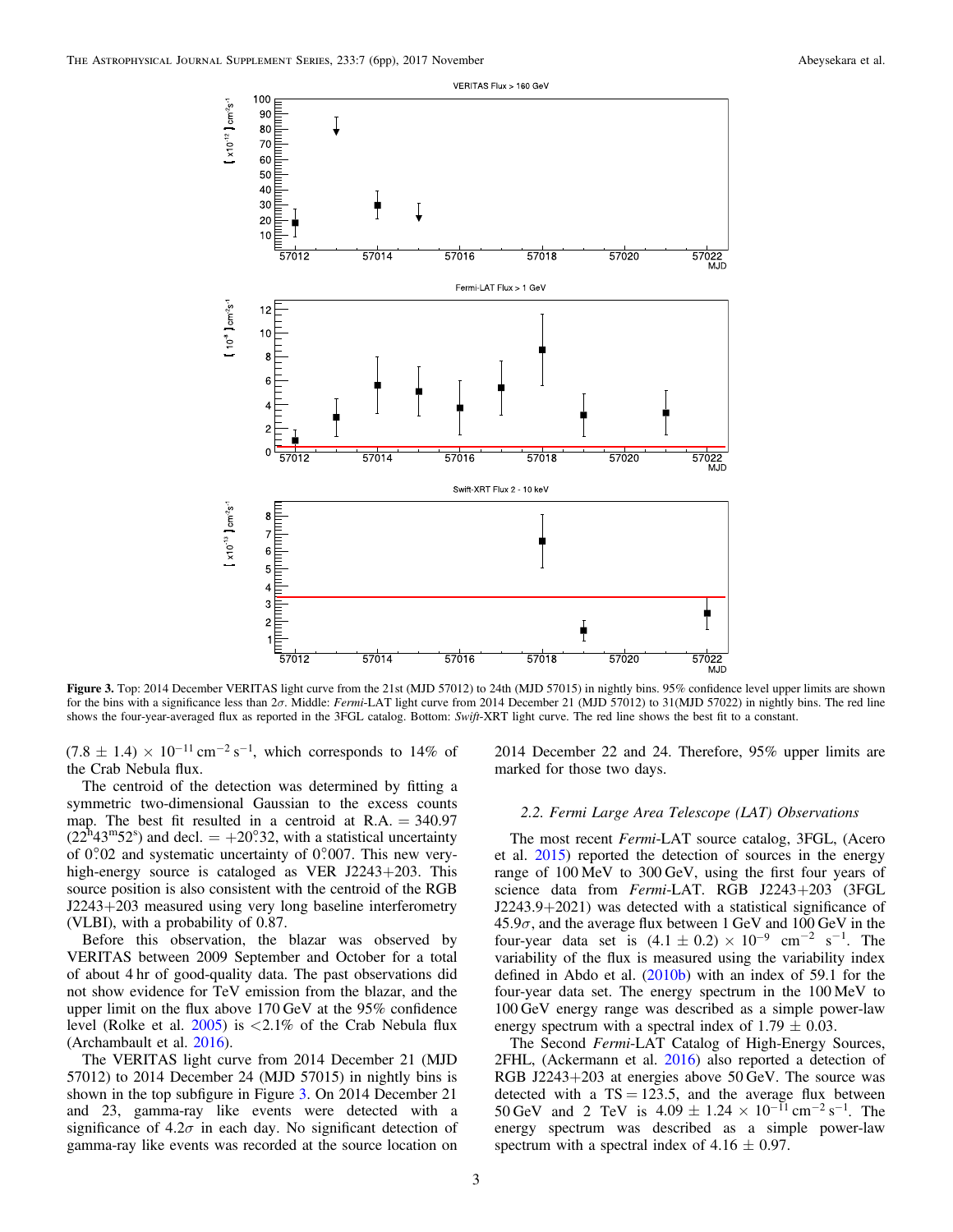<span id="page-4-0"></span>

Figure 4. Fermi-LAT light curve of RGB J2243+203 with seven-day bins. The solid red line indicates the four-year, time-averaged flux reported in the Fermi-LAT 3FGL catalog. Flux measurements are not plotted for bins with TS less than 4. The shaded vertical strip is the VERITAS observation window of the source.

In order to obtain a quasi-simultaneous GeV gamma-ray energy spectrum of the blazar, the Fermi-LAT data set has been analyzed from 2014 December 21 01:44:00 UTC to 2014 December 24 03:34:00 UTC (MJD 57012.072 to MJD 57015.14861), overlapping the time of the VERITAS detection of RGB J2243+203. The data set has been analyzed using the Pass 8 Fermi-LAT analysis tools, with the standard instrument response function P8R2\_SOURCE\_V6. The Galactic diffuse emission and the isotropic diffuse emission were modeled with gll iem\_v06.fits and iso\_P8R2\_SOURCE\_V6\_v06.txt, respectively. Photons belonging to Fermi-LAT event class 128 within a region of interest  $10^{\circ} \times 10^{\circ}$  centered on the blazar position were analyzed, with the selection cuts of rocking angle  $\langle 52^{\circ}$ and zenith angle of  $\langle 90^\circ$ . An energy cut with a minimum photon energy of 1 GeV, and maximum photon energy of 100 GeV is applied.

This analysis yields a detection of RGB J2243+203 with a  $\sqrt{TS}$  = 9.2. The gamma-ray energy spectrum between 1 GeV and 100 GeV can be fitted with a power law with a spectral index of  $1.8 \pm 0.2$ , and a flux normalization at  $2.2 \text{ GeV}$  of  $(8.4 \pm 1.7) \times 10^{-12}$  cm<sup>-2</sup> s<sup>-1</sup> MeV<sup>-1</sup>. Spectral shapes more complex than a simple power law do not result in a significant improvement in the fit. The integrated photon flux averaged over the selected time window is  $(4.1 \pm 0.8) \times 10^{-8}$  cm<sup>-2</sup> s<sup>-1</sup>, which is an order of magnitude larger than the four-yearaveraged 3FGL flux in the same energy range;  $(4.0 \pm 0.1) \times 10^{-9}$  cm<sup>-2</sup> s<sup>-1</sup>. The light curve of the integral flux between 1 GeV and 100 GeV with daily binning starting from MJD 57012 (start of VERITAS observations) to MJD 57022 (the end of Swift-XRT observations) is shown in the middle subfigure of Figure [3.](#page-3-0) The red line provides the average flux reported in the 3FGL catalog. The 3FGL catalog asserted that the RGB J2243+203 GeV flux did not exhibit significant variability when averaged month by month. Figure 4 shows the 6-month light curve with a binning of 7 days. The timeaveraged flux over four years is shown in a solid red line. The highest flux recorded within this six months is over a two-week period that includes both 2014 December 17 and 24 UTC, which coincides with the VERITAS detection.

Table 1 Summary of the Swift-XRT Observations

| Observation<br>Start<br><b>MJD</b>                            | Live Time<br>(s)                                        | counts per<br>second<br>$\times 10^{-2}$                                      | Spectral Index                                                       | Integrated<br>Flux<br>$(2-10 \text{ keV})$<br>$\times 10^{-13}$<br>$cm^{-2} s^{-1}$ |
|---------------------------------------------------------------|---------------------------------------------------------|-------------------------------------------------------------------------------|----------------------------------------------------------------------|-------------------------------------------------------------------------------------|
| <b>Archival Observations</b>                                  |                                                         |                                                                               |                                                                      |                                                                                     |
| 54956.200<br>56039.338<br>56460.179<br>56842.811              | 5414.137<br>1066.342<br>1028.892<br>1997.831            | $29.0 + 0.7$<br>$6.9 + 0.8$<br>$2.1 + 0.5$<br>$3.9 + 0.4$                     | $2.62 + 0.06$<br>$2.9 \pm 0.3$<br>$2.5^{+0.7}_{-0.6}$<br>$2.8 + 0.3$ | $26.4 + 1.5$<br>$4.3 \pm 1.2$<br>$3.6 \pm 2.0$<br>$2.8 + 0.7$                       |
| <b>VERITAS-triggered Observations</b>                         |                                                         |                                                                               |                                                                      |                                                                                     |
| 57017.945<br>57018.944<br>57019.013<br>57020.205<br>57021.735 | 1043.866<br>1001.413<br>1418.466<br>1051.358<br>874.052 | $8.1 + 0.1$<br>$3.7 \pm 0.6$<br>$3.6 \pm 0.5$<br>$4.0 \pm 0.6$<br>$4.4 + 0.7$ | $2.7 \pm 0.3$<br>$3.2^{+0.6}_{-0.5}$<br>.<br>.<br>$3.1 + 0.6$        | $6.6 \pm 1.5$<br>$1.5 \pm 0.6$<br>.<br>.<br>$2.5 \pm 0.9$                           |

Note. For each day the X-ray energy spectrum between 2 and 10 keV can be fitted with a power law. The third column shows the spectral index of the best fit, and the fourth column shows the integrated flux between 2 and 10 keV. Spectral fitting failed for the observations on MJD 57019.013 and MJD 57020.205.

#### 2.3. Swift X-Ray Telescope (XRT) Observations

The VERITAS discovery of TeV emission from RGB J2243  $+203$  triggered pointed observations with the Swift Space Telescope (Gehrels et al. [2004](#page-6-0)). The focusing X-ray Telescope (XRT) on board Swift is sensitive to X-ray photons in the energy range from 0.3 to 10 keV. Swift observed the source five times between MJD 57017.945 (2014 December 26 22:40:48.000 UTC) and 57021.735 (2014 December 30 17:38:24.000 UTC). The Swift data archive also contains previous observations of the source taken between MJD 54956.2 and 56842.811. Photon Counting (PC) readout mode was used to carry out the observations, and there is no photon pile-up in the data. The data were calibrated and cleaned with standard criteria, with the xrtpipeline task using the calibration files as available in the Swift CALDB version 20140120. Spectral analysis was performed with events recorded within a circle of 20 pixels, corresponding to a ∼45″ radius centered on the source position. A nearby circular region of 40-pixel radius was used to estimate the background. The most recent response matrices (v.014) available in the Swift CALDB were used.

Table 1 summarizes the Swift-XRT observations of RGB J2243+203. For the archival data and triggered observations, the X-ray energy spectrum between 2 keV and 10 keV was fitted with a power law. The table shows the spectral index for the best-fit energy spectrum, and the integrated flux between 2 and 10 keV. To ensure a reasonable constraint on the measured spectra, SED-fitting was performed with bins that have at least of 20 counts in each bin. However, the observations on MJD 57019.013 and MJD 5720.205 do not have enough bins with more than 20 counts to perform a spectral fit. The cumulative data set of all five VERITAS-triggered observations can also be fitted with a power law with a spectral index of  $2.7 \pm 0.2$ , and the integrated photon flux in the same energy band is  $(3.6 \pm 0.6) \times 10^{-13}$  cm<sup>-2</sup> s<sup>-1</sup>.

The X-ray flux for the first archival observation is larger than all the other flux measurements, including the triggered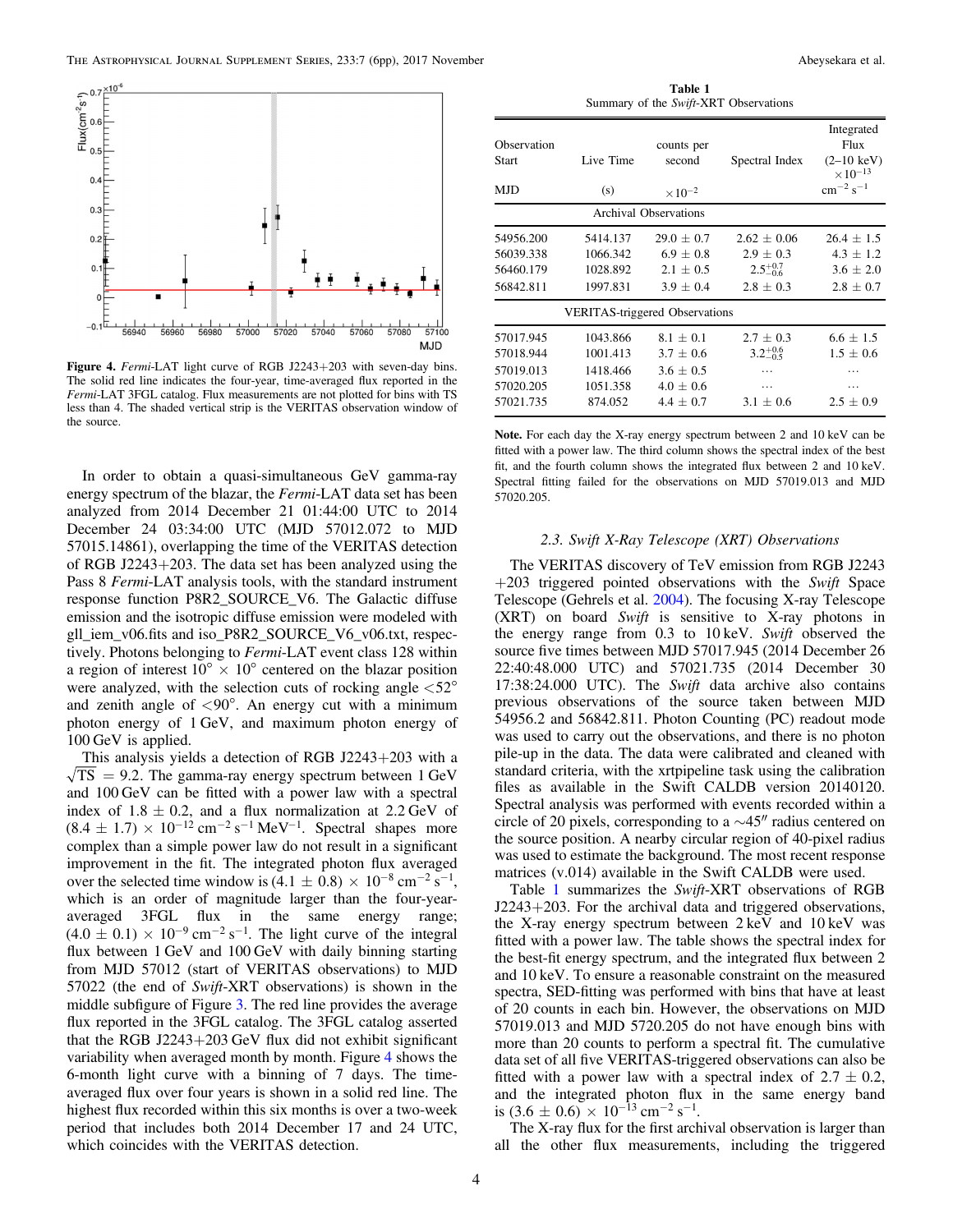<span id="page-5-0"></span>observations, clearly representing an X-ray-flux-elevated state. The average flux of the archival observations and the triggered observations without the first measurement is  $(3.5 \pm 1.2) \times 10^{-13}$  cm<sup>-2</sup> s<sup>-1</sup>. The light curve of the triggered observations is shown in the bottom subfigure of Figure [3.](#page-3-0) The red line shows the average flux. Swift-XRT observations on 2014 December 26 show a mildly elevated flux, but the following nights did not show strong X-ray activity.

#### 3. Redshift Upper Limit

An upper limit on the redshift of RGB J2243+203 can be derived using the Fermi-LAT-measured energy spectrum and the VERITAS-measured energy spectrum. This method was proposed by Georganopoulos et al. ([2010](#page-6-0)) and has been applied by others to derive redshift upper limits (e.g., Aleksić et al. ([2011](#page-6-0)) and H.E.S.S. Collaboration et al. [2013](#page-6-0)). This method does not assume any source emission models. The only assumption is that the observed VERITAS high-energy component of the energy spectrum is softer than the extrapolation of the Fermi-LAT GeV energy spectrum. At a given energy within the VERITAS observed energy range,

$$
F(E)_{\text{obs}} < F(E)_{\text{ext}},\tag{1}
$$

where  $F(E)_{obs}$  is the observed VHE flux at energy E, and  $F(E)_{ext}$ is the flux derived at energy  $E$  from the extrapolation of the GeV energy spectrum measured quasi-simultaneous with VERITAS. Using the above assumption, Equation (1) in Georganopoulos et al. ([2010](#page-6-0)) gives the upper limit to the EBL-induced pair absorption optical depth at a given energy  $\tau_{\text{max}}(E)$ ,

$$
\tau_{\text{max}}(E) = \ln \left( F(E)_{\text{ext}} / F(E)_{\text{obs}} \right). \tag{2}
$$

Similar to Aleksić et al. ([2011](#page-6-0)) and H.E.S.S. Collaboration et al. ([2013](#page-6-0)), this equation can be modified to include a correction term for the error on the observed VERITAS flux,

$$
\tau_{\text{max}}(E) = \ln\bigg(\frac{F(E)_{\text{ext}}}{F(E)_{\text{obs}} - 1.64 \times \Delta F(E)_{\text{obs}}}\bigg),\tag{3}
$$

where  $\Delta F(E)_{\text{obs}}$  accounts for the error in the VERITAS flux measurements.  $\tau_{\text{max}}(E)$  gives the upper limit of  $\tau(E)$  as a function of energy. The upper limit of  $\tau(E)$  can be translated into an upper limit on the redshift by comparing with EBL models. Intrinsic hardening of the energy spectrum at energies greater than the Fermi-LAT component of the energy spectrum would increase the derived upper limit. Although some hadronic models predict a spectral hardening at high energies (e.g., Cerruti et al. [2017](#page-6-0)), in general, spectral hardening at TeV energies is not expected. The derived redshift upper limit would be lower if there were intrinsic softening of the energy spectrum. Softening of the energy spectrum at higher energies is possible, but a lower redshift would not contradict the derived upper limit.

In Figure 5 the upper limit of  $\tau$  as a function of energy  $(\tau_{\text{max}}(E))$  is shown by a solid black line. The region marked in gray is the excluded region. The  $\tau(E, z)$  distributions derived with the EBL model proposed by Gilmore et al. ([2012](#page-6-0)) at redshifts of 1.2 and 1.0 are shown with dotted lines.

The minimum differences between  $\tau(E, z)$  and  $\tau_{\text{max}}$  $(D_{\text{min}}(z) = \tau(z, E) - \tau_{\text{max}}(E)$ , over all energy bins of the



Figure 5. The black solid line indicates the maximum EBL-induced pair absorption optical depth at different energies along the line of sight to RGB J2243+203 that is derived from VERITAS and Fermi-LAT data. The two dashed lines indicate the modeled (Gilmore et al. [2012](#page-6-0)) EBL-induced pair absorption optical depth as a function of energy for redshifts of 1.2 and 1.0. The shaded area is the excluded region.



Figure 6. The minimum difference between the calculated maximum EBLinduced pair absorption optical depth and the model predicted EBL-induced pair absorption optical depth as a function of redshift.

VERITAS spectrum, for three different state-of-the-art EBL models, are shown in Figure 6.

At the 95% confidence interval upper limit of the redshift,  $D_{\text{min}}$  becomes zero. As shown in Figure 6, the Gilmore et al. ([2012](#page-6-0)), Domínguez et al. ([2011](#page-6-0)), Kneiske & Dole ([2010](#page-6-0)), and Franceschini et al. ([2008](#page-6-0)) models predict upper limits of *z* < 1.1, *z* < 1.0, *z* < 0.9 and *z* < 1.0, respectively.

#### 4. Discussion

The simultaneous gamma-ray SED with Fermi-LAT and VERITAS is shown in Figure [2](#page-2-0). The VERITAS flux points are not corrected for EBL absorption. No other instruments observed RGB J2243+203 simultaneously with VERITAS. Observations by Swift-XRT in X-rays were triggered after the discovery of gamma-ray activity. The observed X-ray flux on